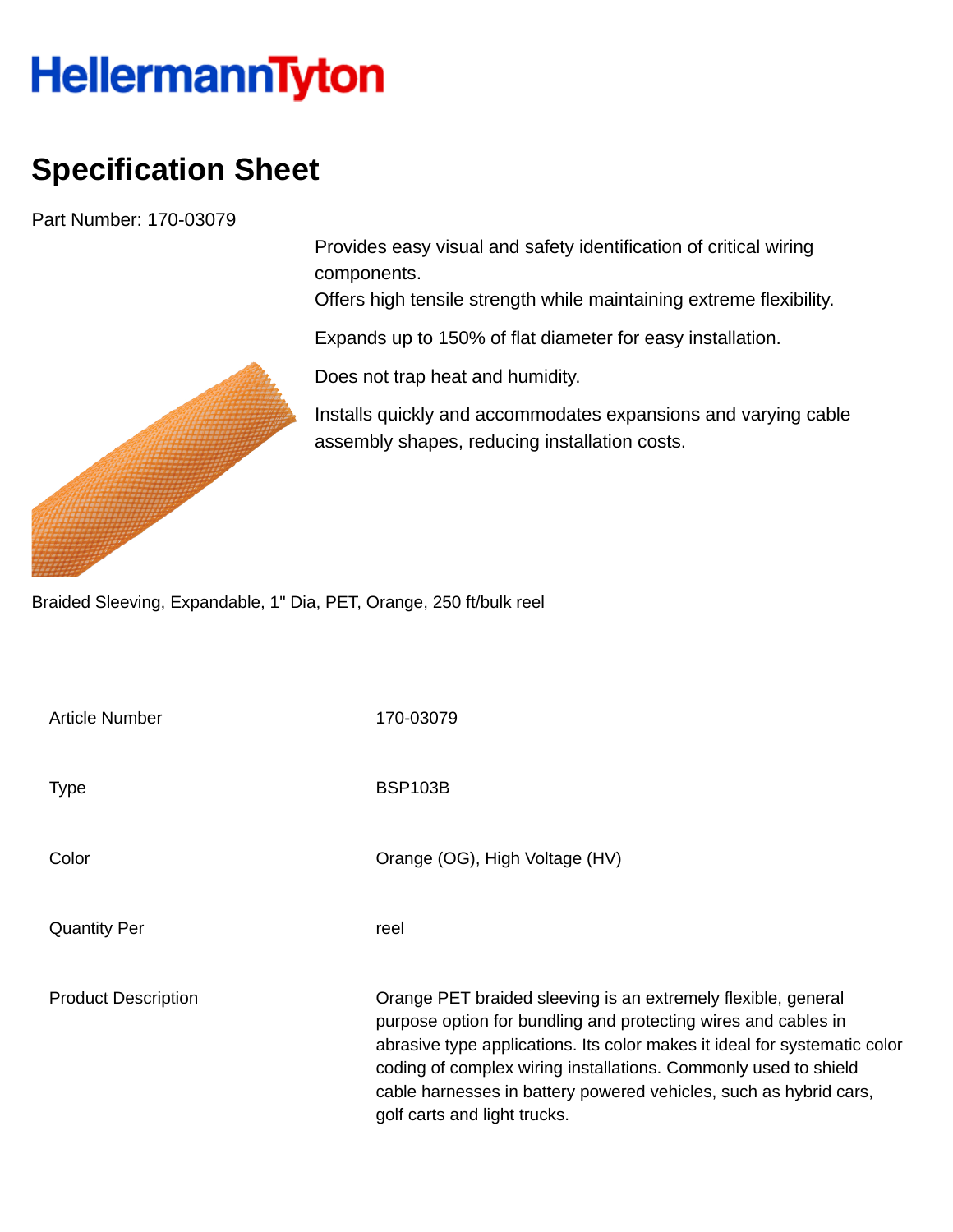| <b>Short Description</b>              | Braided Sleeving, Expandable, 1" Dia, PET, Orange, 250 ft/bulk reel |
|---------------------------------------|---------------------------------------------------------------------|
| <b>Global Part Name</b>               | BSP103B-PET-OG                                                      |
|                                       |                                                                     |
| Length L (Imperial)                   | 250.0                                                               |
| Length L (Metric)                     | 76.2                                                                |
| <b>Bundle Diameter Min (Imperial)</b> | 0.625                                                               |
| <b>Bundle Diameter Min (Metric)</b>   | 15.9                                                                |
| <b>Bundle Diameter Max (Imperial)</b> | 1.625                                                               |
| <b>Bundle Diameter Max (Metric)</b>   | 41.3                                                                |
| Diameter D (Imperial)                 | $1.0\,$                                                             |
| Diameter D (Metric)                   | 25.4                                                                |
| Nominal Diameter (Imperial)           | $\mathbf{1}$                                                        |
| Nominal Diameter (Metric)             | 25.4                                                                |

Material Polyester (PET)

Material Shortcut **PET**